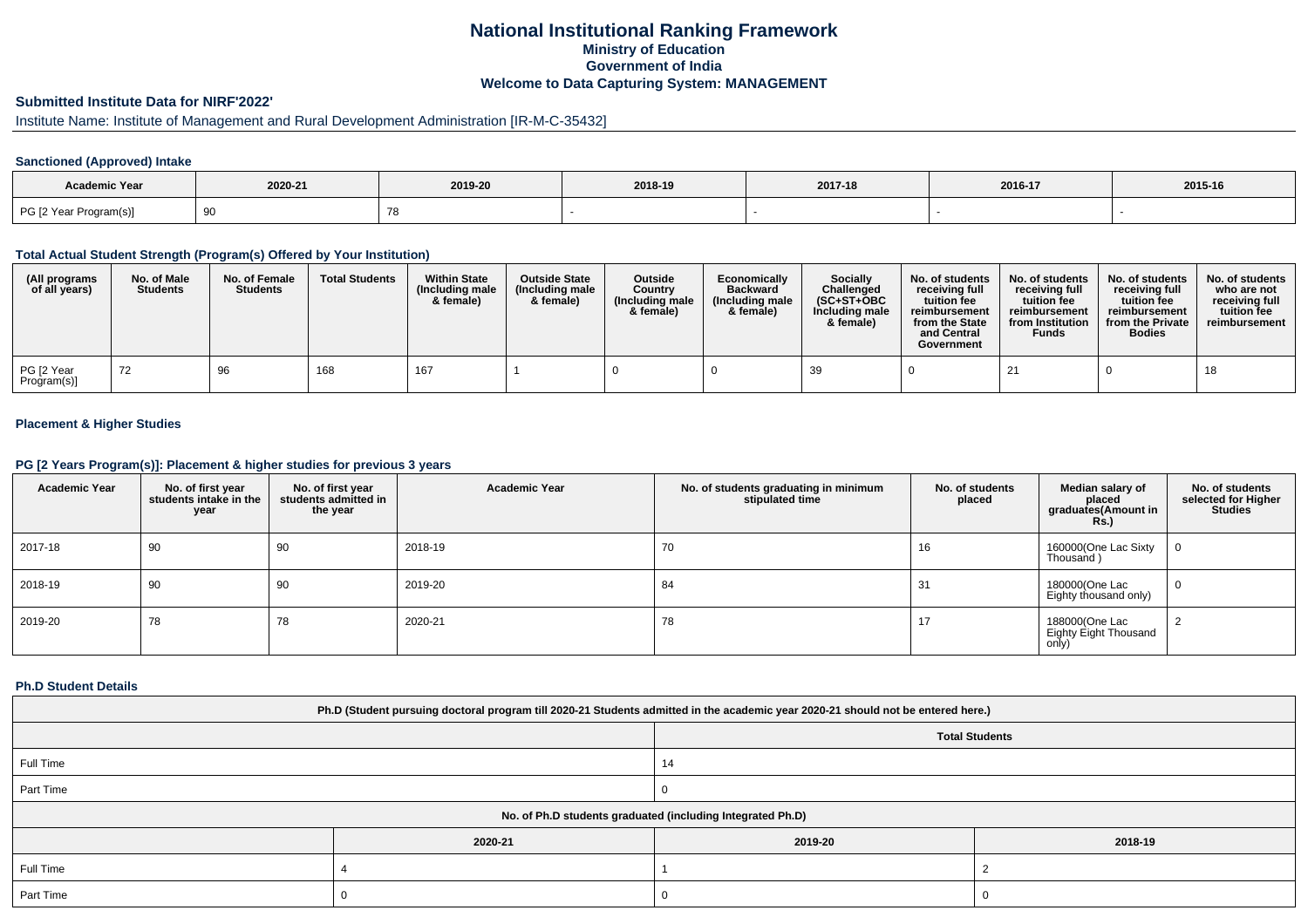#### **Financial Resources: Utilised Amount for the Capital expenditure for previous 3 years**

| <b>Academic Year</b>                                                                                                                                                           | 2020-21                                                            | 2019-20                                                               | 2018-19                                                           |  |  |  |  |  |
|--------------------------------------------------------------------------------------------------------------------------------------------------------------------------------|--------------------------------------------------------------------|-----------------------------------------------------------------------|-------------------------------------------------------------------|--|--|--|--|--|
|                                                                                                                                                                                | <b>Utilised Amount</b>                                             | <b>Utilised Amount</b>                                                | <b>Utilised Amount</b>                                            |  |  |  |  |  |
| Annual Capital Expenditure on Academic Activities and Resources (excluding expenditure on buildings)                                                                           |                                                                    |                                                                       |                                                                   |  |  |  |  |  |
| Library (Books, Journals and e-Resources only)                                                                                                                                 | 176867 (One Lac Seventy Six Thousand Eight Hundred Sixty<br>Seven) | 234587 (Two Lac thirty four five hundred eighty seven)                | 64487 (Sixty four thousand four hundred eighty seven)             |  |  |  |  |  |
| Expenditure on setting up/upgradation of laboratory                                                                                                                            | 699210 (Six Lac Ninety Nine Thousand Two Hundred Ten)              | 278738 (Two lac seventy eight thousand seven hundred thirty<br>eight) | 251577 (Two lac fifty one thousand five hundred seventy<br>seven) |  |  |  |  |  |
| Other expenditure on creation of Capital Assets (For setting up<br>classrooms, seminar hall, conference hall, library excluding<br>expenditure on Land , Building, Roads etc.) | 219858 (Two Lac Nineteen Thousand Eight Hundred Fifty<br>Eight)    | 103388 (One Lac Thirty Thousand Three Hundred Eighty<br>Eight)        | 64580 (Sixty four thousand five hundred eighty)                   |  |  |  |  |  |

#### **Financial Resources: Utilised Amount for the Operational expenditure for previous 3 years**

| <b>Academic Year</b>                                                                                                                                                                            | 2020-21                                                                               | 2019-20                                                                                 | 2018-19                                                                               |  |  |  |  |  |
|-------------------------------------------------------------------------------------------------------------------------------------------------------------------------------------------------|---------------------------------------------------------------------------------------|-----------------------------------------------------------------------------------------|---------------------------------------------------------------------------------------|--|--|--|--|--|
|                                                                                                                                                                                                 | <b>Utilised Amount</b>                                                                | <b>Utilised Amount</b>                                                                  | <b>Utilised Amount</b>                                                                |  |  |  |  |  |
| <b>Annual Operational Expenditure</b>                                                                                                                                                           |                                                                                       |                                                                                         |                                                                                       |  |  |  |  |  |
| Salaries (Teaching and Non Teaching staff)                                                                                                                                                      | 20995314 (Twenty million nine hundred ninety five thousand<br>three hundred fourteen) | 15875367 (One Crore Fifty Eight Lac Seventy Five thousand<br>Three hundred Sixty Seven) | 12127732 (One Crore Twenty one Lac Twenty Seven thousand<br>Seven Hundred Thirty Two) |  |  |  |  |  |
| Maintenance of Academic Infrastructure or consumables and<br>other running expenditures (excluding maintenance of hostels<br>and allied services, rent of the building, depreciation cost, etc) | 3960330 (Thirty Nine Lac Sixty Thousand Three Hundred<br>Thirty)                      | 1756541 (Seventeen Lac Fifty Six thousand Five hundred Forty<br>One)                    | 1865890 (Eighteen Lac Sixty Five thousand eight hundred<br>ninety)                    |  |  |  |  |  |
| Seminars/Conferences/Workshops                                                                                                                                                                  | 7472 (Seven Thousand Four Hundred Seventy Two)                                        | 40694 (Forty thousand Six Hundred Ninety Four)                                          | 50782 (Fifty Thousand Seven Hundred Eighty Two)                                       |  |  |  |  |  |

#### **Sponsored Research Details**

| <b>Financial Year</b>                    | 2020-21 | 2019-20 | 2018-19 |
|------------------------------------------|---------|---------|---------|
| Total no. of Sponsored Projects          |         |         |         |
| Total no. of Funding Agencies            |         |         |         |
| Total Amount Received (Amount in Rupees) |         |         |         |
| Amount Received in Words                 | Zero    | Zero    | Zero    |

## **Consultancy Project Details**

| <b>Financial Year</b>                    | 2020-21 | 2019-20 | 2018-19 |  |
|------------------------------------------|---------|---------|---------|--|
| Total no. of Consultancy Projects        |         |         |         |  |
| Total no. of Client Organizations        |         |         |         |  |
| Total Amount Received (Amount in Rupees) |         |         |         |  |
| Amount Received in Words                 | Zero    | Zero    | Zero    |  |

## **Executive Development Program/Management Development Programs**

| $-$<br>Yea<br>-rinanci<br>the contract of the contract of the contract of the contract of the contract of the contract of the contract of | 2020-2 <sup>.</sup> | 2019-20<br>. | 2018-19<br>---- -- |
|-------------------------------------------------------------------------------------------------------------------------------------------|---------------------|--------------|--------------------|
|-------------------------------------------------------------------------------------------------------------------------------------------|---------------------|--------------|--------------------|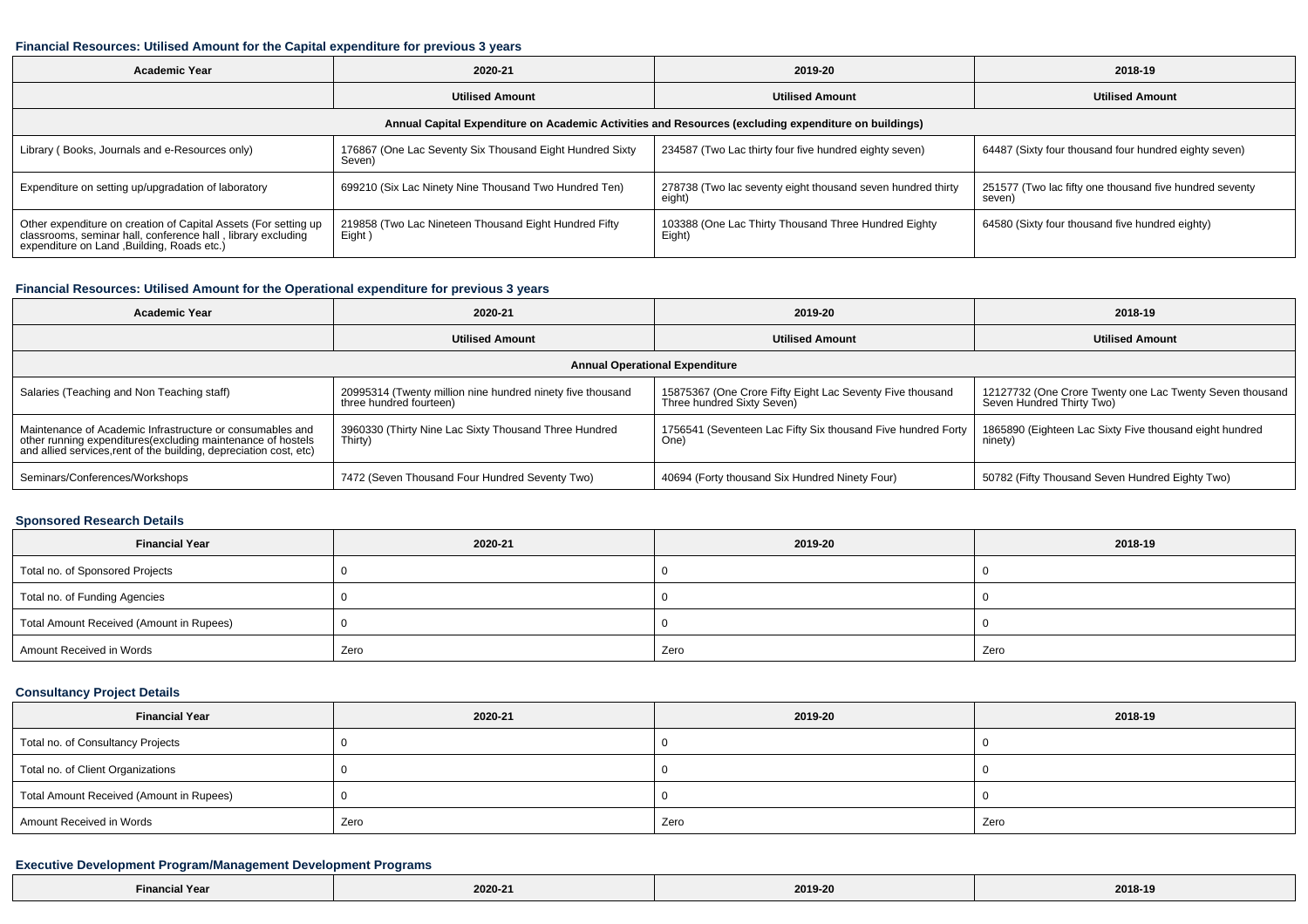| Total no. of Executive Development Programs/ Management<br>Development Programs       |      |      |      |
|---------------------------------------------------------------------------------------|------|------|------|
| Total no. of Participants                                                             |      |      |      |
| Total Annual Earnings (Amount in Rupees)(Excluding Lodging   0<br>& Boarding Charges) |      |      |      |
| Total Annual Earnings in Words                                                        | Zero | Zero | Zero |

## **PCS Facilities: Facilities of physically challenged students**

| 1. Do your institution buildings have Lifts/Ramps?                                                                                                         | Yes, more than 80% of the buildings |
|------------------------------------------------------------------------------------------------------------------------------------------------------------|-------------------------------------|
| 2. Do your institution have provision for walking aids, including wheelchairs and transportation from one building to another for<br>handicapped students? | Yes                                 |
| 3. Do your institution buildings have specially designed toilets for handicapped students?                                                                 | Yes, more than 80% of the buildings |

# **Faculty Details**

| Srno           | <b>Name</b>                      | Age | Designation                | Gender | Qualification | <b>Experience (In</b><br>Months) | <b>Currently working</b><br>with institution? | <b>Joining Date</b> | <b>Leaving Date</b>      | <b>Association type</b> |
|----------------|----------------------------------|-----|----------------------------|--------|---------------|----------------------------------|-----------------------------------------------|---------------------|--------------------------|-------------------------|
|                | Desai Pratap<br>Raghunath        | 47  | Associate Professor        | Male   | Ph.D          | 198                              | Yes                                           | 12-12-2005          | $\sim$                   | Regular                 |
| $\overline{2}$ | Nargunde Amarja<br>Satish        | 41  | Associate Professor        | Female | Ph.D          | 192                              | Yes                                           | 01-07-2005          | --                       | Regular                 |
| 3              | Madhumita Nitin<br>Nayak         | 58  | Associate Professor        | Female | Ph.D          | 148                              | Yes                                           | 01-07-2014          | --                       | Regular                 |
| $\overline{4}$ | Patil Prashant<br>Surgonda       | 49  | <b>Assistant Professor</b> | Male   | Ph.D          | 194                              | Yes                                           | 01-03-2005          | $\overline{\phantom{a}}$ | Regular                 |
| 5              | Shinde Manisha<br>Jayawantrao    | 39  | <b>Assistant Professor</b> | Female | Ph.D          | 136                              | Yes                                           | 15-01-2010          | $\overline{\phantom{a}}$ | Regular                 |
| 6              | Jadhav Akhilesh<br>Kumar         | 33  | <b>Assistant Professor</b> | Male   | <b>MBA</b>    | 91                               | Yes                                           | 23-10-2010          | $\overline{\phantom{a}}$ | Regular                 |
| $\overline{7}$ | Venkatesh<br>Kanthaswamy         | 48  | <b>Assistant Professor</b> | Male   | <b>MBA</b>    | 154                              | Yes                                           | 15-07-2008          | --                       | Regular                 |
| 8              | Patil Jagdish<br>Gajananrao      | 45  | <b>Assistant Professor</b> | Male   | Ph.D          | 154                              | Yes                                           | 15-07-2008          | $\overline{\phantom{a}}$ | Regular                 |
| 9              | Jamsandekar Pallavi<br>Prasad    | 49  | Professor                  | Female | Ph.D          | 269                              | Yes                                           | 20-02-2000          | $\overline{\phantom{a}}$ | Regular                 |
| 10             | Patil Suvarna<br>Mahavir         | 43  | <b>Assistant Professor</b> | Female | Ph.D          | 209                              | Yes                                           | 01-02-2005          | $\overline{\phantom{a}}$ | Regular                 |
| 11             | Pujari Rajendra<br>Shripad       | 50  | <b>Assistant Professor</b> | Male   | Ph.D          | 180                              | Yes                                           | 01-07-2006          | $\overline{\phantom{a}}$ | Regular                 |
| 12             | Patil Babasaheb<br>Dnyandeo      | 46  | <b>Assistant Professor</b> | Male   | <b>MCA</b>    | 156                              | Yes                                           | 16-07-2008          | $\overline{a}$           | Regular                 |
| 13             | Sahasrabuddhe<br>Dhanshari Vinay | 45  | <b>Assistant Professor</b> | Female | Ph.D          | 130                              | Yes                                           | 16-09-2010          | $\mathbf{u}$             | Regular                 |
| 14             | Mujawar Riyajuddin<br>Yakub      | 45  | <b>Assistant Professor</b> | Male   | <b>MCA</b>    | 149                              | Yes                                           | 01-02-2009          | $\mathbf{u}$             | Regular                 |